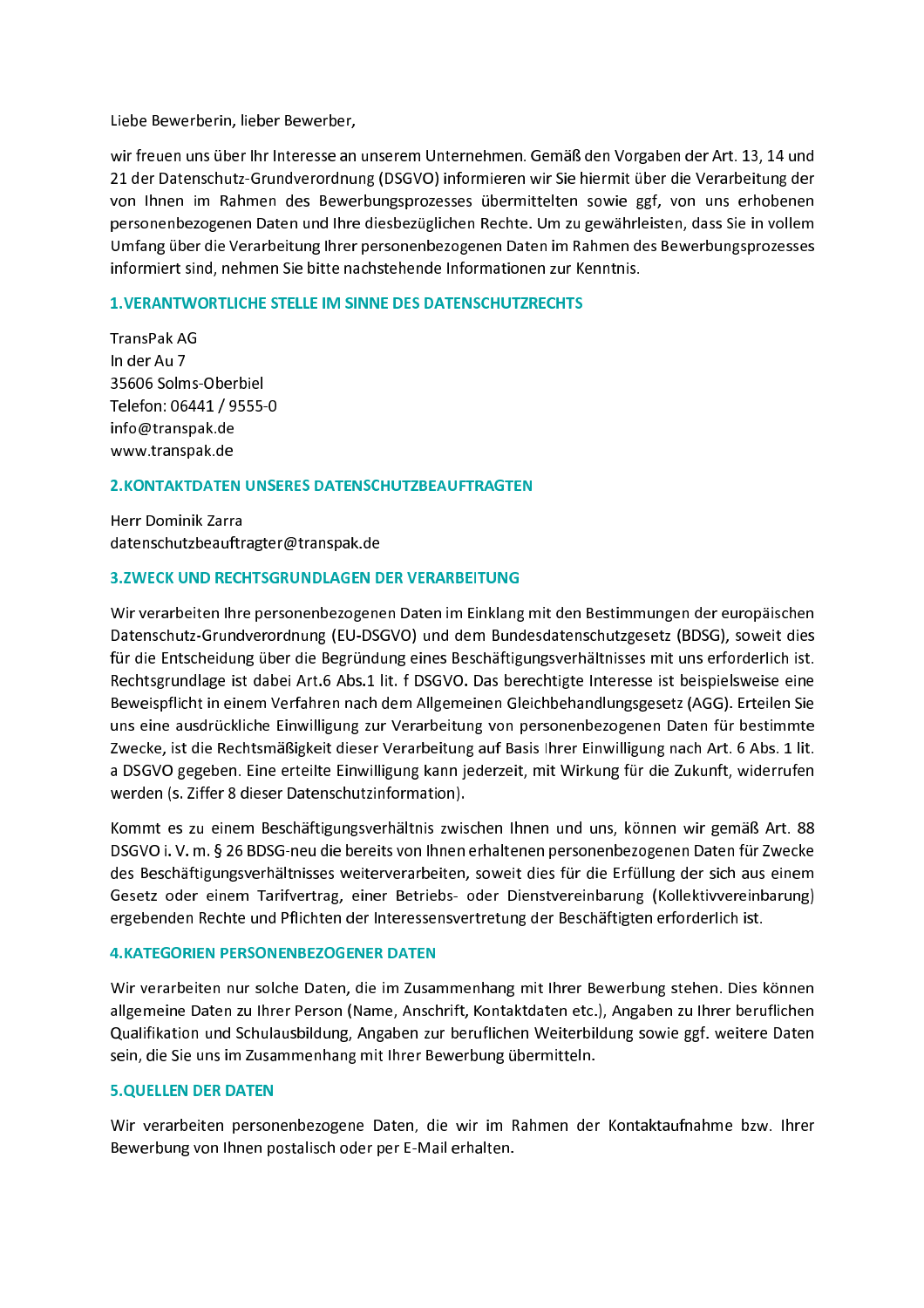#### **6.EMPFÄNGER DER DATEN**

Wir geben Ihre personenbezogenen Daten innerhalb unseres Unternehmens ausschließlich an die Bereiche und Personen weiter, die diese Daten zur Erfüllung der vertraglichen und gesetzlichen Pflichten bzw. zur Umsetzung unseres berechtigten Interesses benötigen.

Wir können Ihre personenbezogenen Daten an mit uns verbundene Unternehmen übermitteln, soweit dies im Rahmen der unter Ziffer 3 dieses Datenschutzinformationsblattes dargelegten Zwecke und Rechtsgrundlagen zulässig ist.

Eine Datenweitergabe an Empfänger außerhalb des Unternehmens erfolgt ansonsten nur, soweit gesetzliche Bestimmungen dies erlauben oder gebieten, die Weitergabe zur Erfüllung rechtlicher Verpflichtungen erforderlich ist oder uns Ihre Einwilligung vorliegt.

#### **7. DAUER DER DATENSPEICHERUNG**

Wir speichern Ihre personenbezogenen Daten solange dies für die Entscheidung über Ihre Bewerbung erforderlich ist. Ihre personenbezogenen Daten bzw. Bewerbungsunterlagen werden maximal sechs Beendigung des Bewerbungsverfahrens (z.Bsp. der Bekanntgabe Monate nach der Absageentscheidung) gelöscht, sofern nicht eine längere Speicherung rechtlich erforderlich oder zulässig ist. Wir speichern Ihre personenbezogenen Daten darüber hinaus nur, soweit dies gesetzlich oder im konkreten Fall zur Geltendmachung, Ausübung oder Verteidigung von Rechtsansprüchen für die Dauer eines Rechtsstreits erforderlich ist.

Für den Fall, dass Sie einer längeren Speicherung Ihrer personenbezogenen Daten zugestimmt haben, speichern wir diese nach Maßgabe Ihrer Einwilligungserklärung.

Kommt es im Anschluss an das Bewerbungsverfahren zu einem Beschäftigungsverhältnis, Ausbildungsverhältnis, werden Ihre Daten, soweit erforderlich und zulässig, zunächst weiterhin gespeichert und anschliessend in die Personalakte überführt.

Gegebenenfalls erhalten Sie im Anschluss an das Bewerbungsverfahren eine Einladung zur Aufnahme in unseren Talentpool. Dies erlaubt uns, Sie auch in Zukunft bei passenden Vakanzen bei unserer Bewerberauswahl zu berücksichtigen. Liegt uns eine entsprechende Einwilligung Ihrerseits vor, werden wir Ihre Bewerbungsdaten nach Maßgabe Ihrer Einwilligung bzw. ggf. zukünftigen Einwilligungen in unserem Talentpool speichern.

## **8.IHRE RECHTE**

Jede betroffene Person hat das Recht auf Auskunft nach Art. 15 DSGVO, das Recht auf Berichtigung nach Art. 16 DSGVO, das Recht auf Löschung nach Art. 17 DSGVO, das Recht auf Einschränkung der Verarbeitung nach Art. 18 DSGVO, das Recht auf Mitteilung nach Art. 19 DSGVO sowie das Recht auf Datenübertragbarkeit nach Art. 20 DSGVO.

Darüber hinaus besteht ein Beschwerderecht bei einer Datenschutzaufsichtsbehörde nach Art. 77 DSGVO, wenn Sie der Ansicht sind, dass die Verarbeitung Ihrer personenbezogenen Daten nicht rechtmäßig erfolgt. Das Beschwerderecht besteht unbeschadet eines anderweitigen verwaltungsrechtlichen oder gerichtlichen Rechtsbehelfs.

Sofern die Verarbeitung von Daten auf Grundlage Ihrer Einwilligung erfolgt, sind Sie nach Art. 7 DSGVO berechtigt, die Einwilligung in die Verwendung Ihrer personenbezogenen Daten jederzeit zu widerrufen. Bitte beachten Sie, dass der Widerruf erst für die Zukunft wirkt. Verarbeitungen, die vor